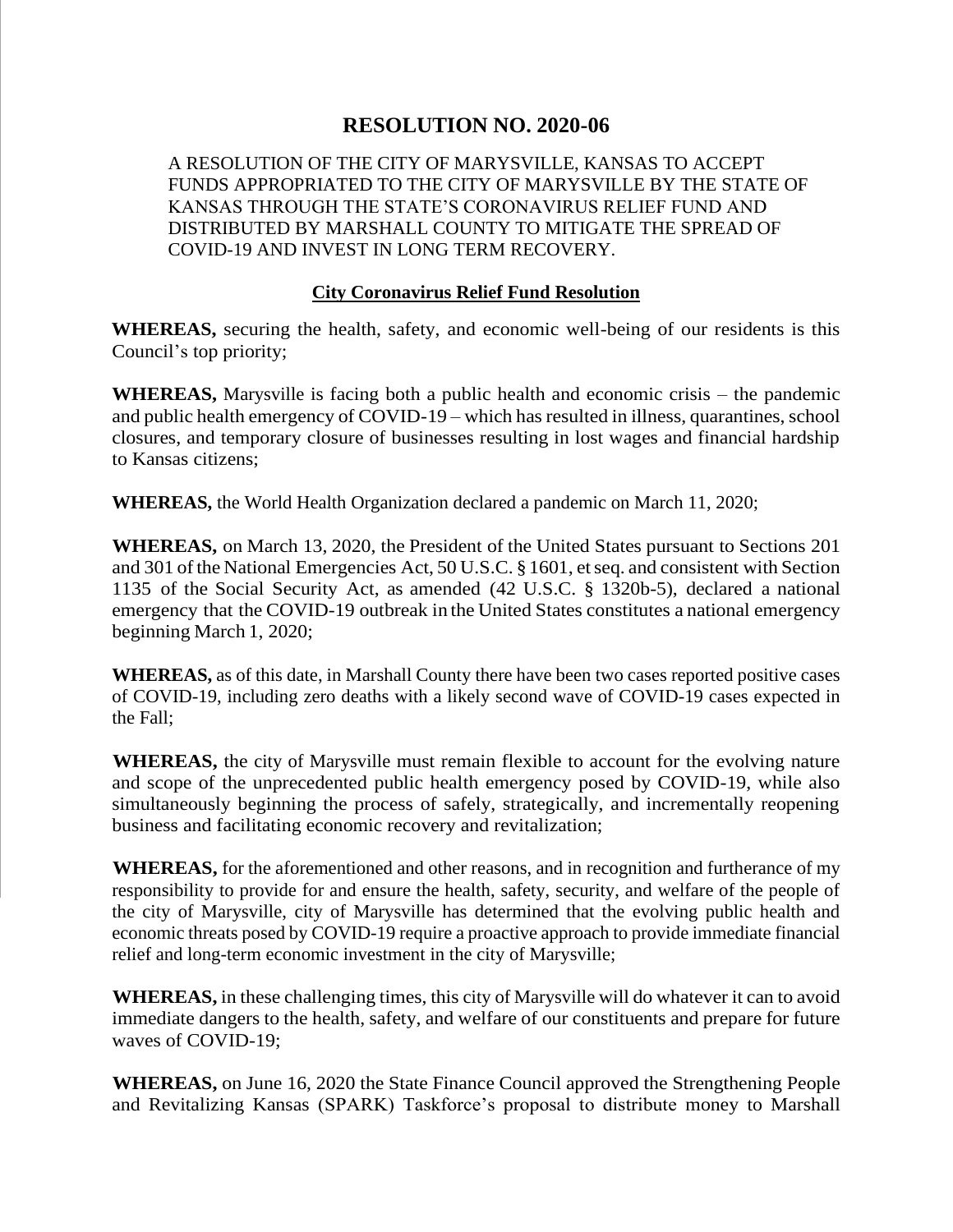County help address the health and economic challenges inflicted by COVID-19 based on Marshall County's population and impact from COVID-19 with funds provided for reimbursement of COVID-19 related costs and as direct aid unless otherwise approved by the SPARK Taskforce.

**WHEREAS,** to ensure that all educational and municipal entities within counties receive Coronavirus Relief Funds to meet their respective health and economic challenges, the SPARK Taskforce Executive Committee passed a motion on June 2, 2020, to direct counties to allocate and share Coronavirus Relief Funds with public educational and municipal entities within their counties.

**WHEREAS,** Marshall County adopted a Resolution to accept and distribute funds to cities with in Marshall County.

**Be it resolved that,** pursuant to the authority vested in Marysville City Council, including the authority granted to this body by constitutional home rule in order to begin the process of safely, strategically, and proactively providing the resources the city needs to both mitigating the spread of COVID-19 and invest in long-term economic recovery, Marysville City Council accepts any funds appropriated to the city of Marysville by the State of Kansas through the State's Coronavirus Relief Fund and distributed by Marshall County pursuant to the following terms designed to ensure the lawful use of funds and transparency, equity, and accountability:

- 1. Section 5001 of the Coronavirus Aid, Relief, and Economic Security ("CARES") Act, as codified in 42 U.S.C. § 801, provides the eligible purposes for which Coronavirus Relief Fund ("CRF") payments may be used. Under 42 U.S.C. § 801(d) funds may be used for:
	- a. necessary expenditures incurred due to the public health emergency with respect to Coronavirus Disease 2019 (COVID-19);
	- b. not accounted for in the budget most recently approved for the county as of March 27, 2020; and
	- c. incurred during the period that begins on March 1, 2020 and ends on December 30, 2020.
- 2. The following are examples of public health expenditures allowed pursuant to paragraph 1.a. above and 42 U.S.C. § 801(d):
	- COVID-19 related expenses of public hospitals or clinics
	- COVID-19 testing and quarantine costs
	- Payroll of employees substantially dedicated to COVID-19 mitigation or response
	- Expenses for establishing and operating public telemedicine capabilities
	- Technological improvements to facilitate distance learning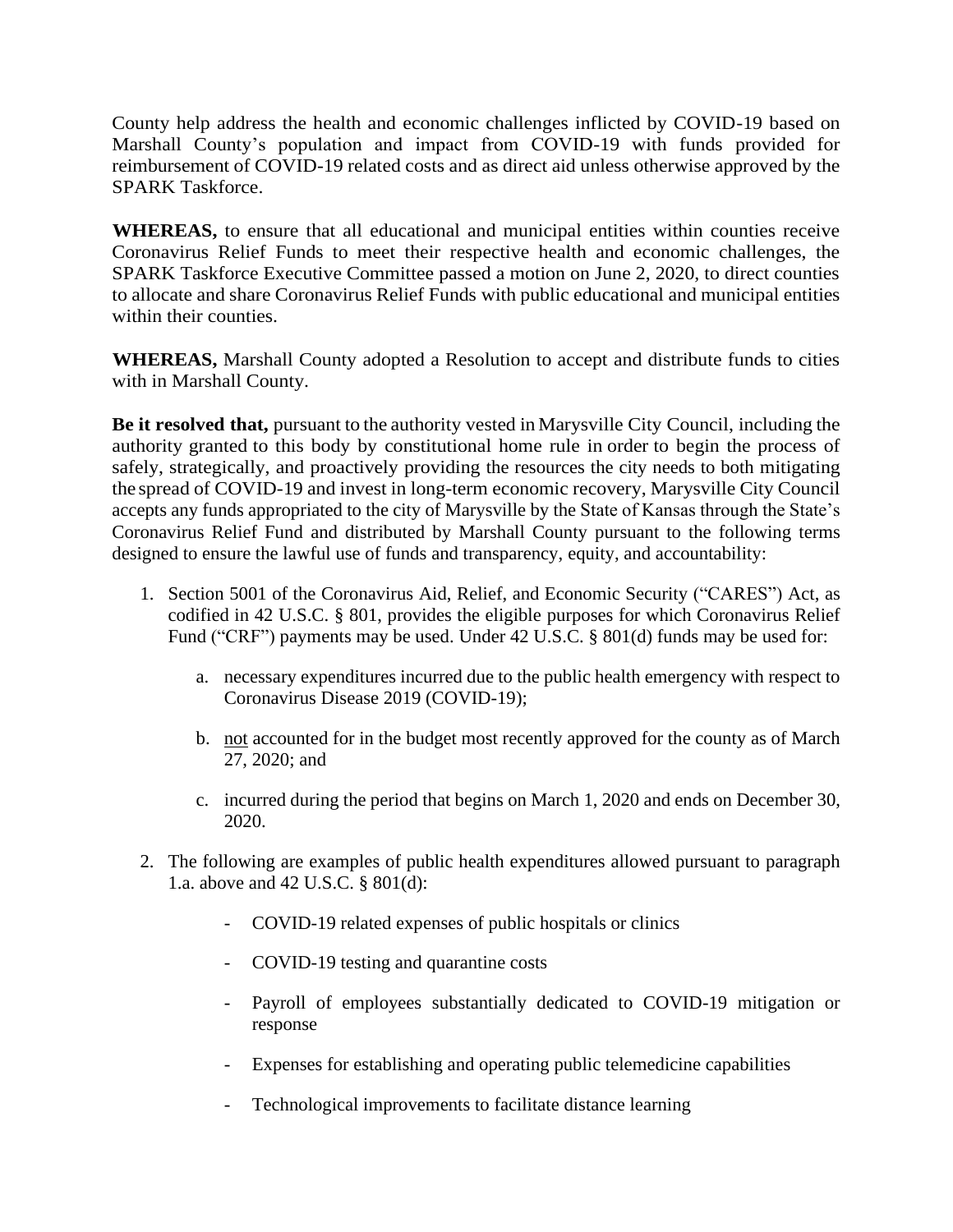- Improving telework capabilities
- Grants to small businesses to reimburse the costs of business interruption caused by required closures
- Government payroll support program
- Unemployment insurance costs related to COVID-19
- 3. The following are examples of public health expenditures NOT allowed pursuant to paragraph 1.a. above and 42 U.S.C. § 801(d):
	- Damages covered by insurance
	- Payroll or benefits for employees not substantially dedicated to mitigating or responding to COVID-19
	- Expenses that will be reimbursed under any federal program
	- Reimbursement to donors for donating items or services
	- Workforce bonuses other than hazard pay or overtime
	- Severance pay
	- Legal settlements
- 4. Additionally, as outlined in guidance issued by the Congressional Research Service on April 14, 2020, "Coronavirus Relief Fund payments may not be used to directly account for revenue shortfalls related to the COVID-19 outbreak. Such funds, however, may indirectly assist with revenue shortfalls in cases where expenses paid for by the Coronavirus Relief Fund would otherwise widen the gap between government outlays and receipts."
- 5. To ensure effective and timely oversight of local spending, the city of Marysville will comply with reporting requirements established by Marshall County.
- 6. To ensure transparency and accountability in the deliberation, expenditure, and oversight processes associated with CRF funds, the city of Marysville will comply with all requirements of the Kansas Open Meetings Act.
- 7. The COVID-19 pandemic has disproportionally impacted racial minorities within the State of Kansas, illustrating long-standing health disparities for African-American, Latino, and other racial minority populations in the United States. Accordingly, the city of Marysville will consider and incorporate efforts to address such disproportionate impacts on racial minorities in its direct aid plan.
- 8. As provided in 42 U.S.C. § 801(f), the Inspector General of the Department of the Treasury determines whether CRF payments have been used for eligible purposes. Fund payments